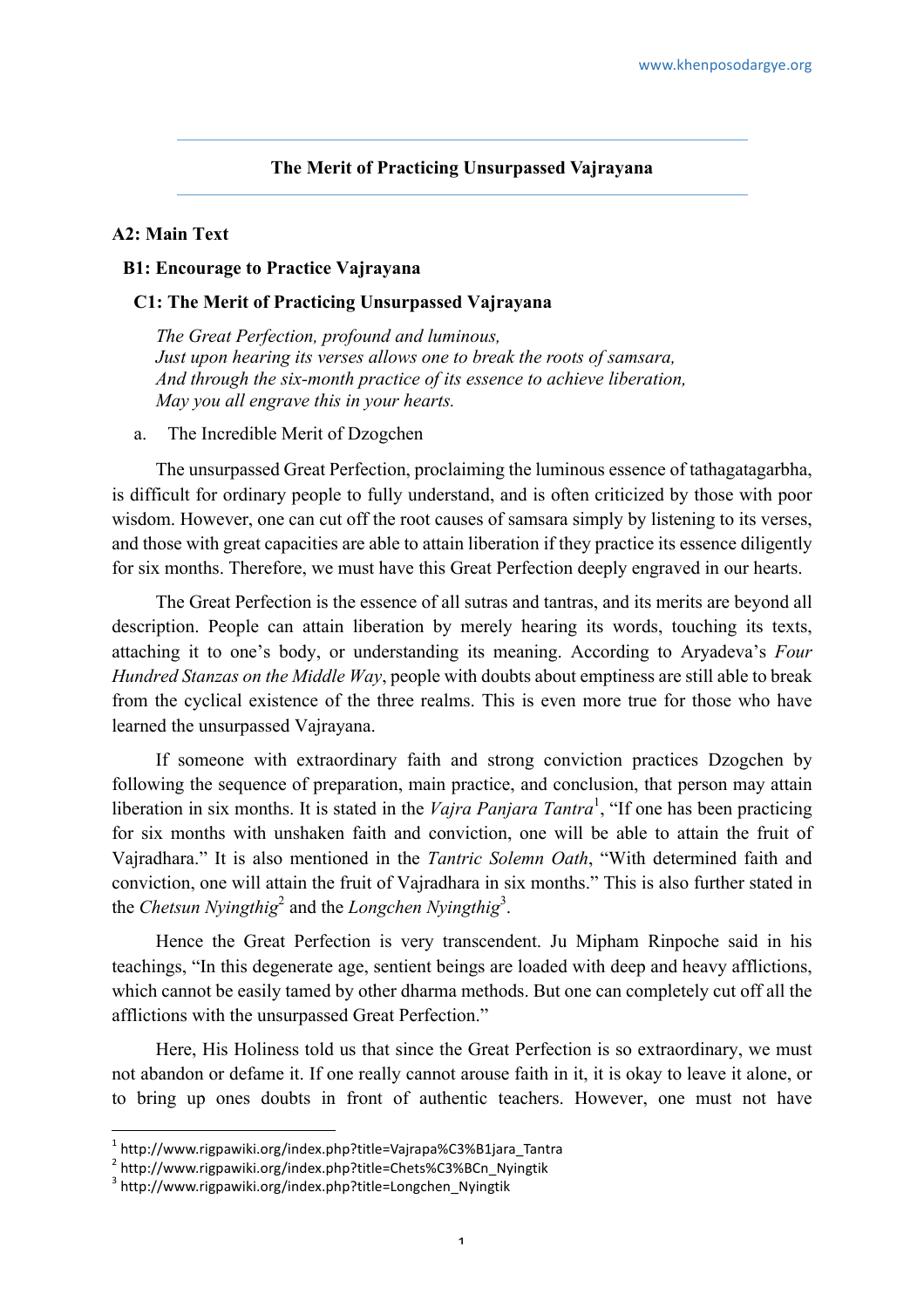preconceived negative ideas about Vajrayana without sufficient reason.

b. An Amazing Example of a Dzogchen Practitioner

In Khenpo Sodargye's teaching, he said that he had personally witnessed quite a few Dzogchen practitioners who achieved the realization of Dzogchen and had auspicious appearances before death. He said he was particularly impressed with a Han bhikshuni named Ming Hui, and below is her story.

Ming Hui had enormous faith in the Vajrayana. Originally, she was being treated for an illness in the Han area. Later, she learned that His Holiness Jigme Phuntsok Rinpoche was going to teach Dzogchen at Larung Gar. She felt that life was impermanent, and not knowing how much longer she had to live, she insisted on going back to receive the teaching. His Holiness lectured on Longchenpa's *Finding Comfort and Ease in the Nature of Mind* for about 100 days and she studied very diligently during that period.

On September  $1<sup>st</sup>$ , 1993, after the teaching ended, she returned to the Han area to receive further treatment from the doctor. On March 1, 1994, her caretaker and dharma friend Zhen Ru bhikkhuni called Khenpo Sodargye from Jinfeng Monastery, where they were living, and said that Ming Hui had died and at the moment of her passing, she was in a dignified sitting position praying to her lineage guru and Amitabha. Her body began to shrink and all kinds of auspicious signs appeared. It was exactly six months to the day from when she finished receiving the teachings until her death.; There was not even the discrepancy of a day. This was, indeed, a very rare occurrence.

As Khenpo Sodargye said, Ming Hui bhikshuni did not always appear to be highly intelligent, but her faith was indeed very strong. The prerequisites, for those with great capacities, to practice the Great Perfection are primarily their faith and conviction. Those with the strongest faith in their gurus and in the Three Jewels, and especially in Vajrayana, will never part with such faith, even at their deathbeds. These people, indeed, will achieve great accomplishments. Hence His Holiness made a comment that "It is very difficult to encounter the Great Perfection during this degenerate age, for it is such an extraordinary path." We must have these words engraved on our mind.

c. The Preliminary Practice of Dzogchen

Many Vajrayana followers nowadays believe one must contemplate with primordial purity or luminosity in order to effectively discover one's nature of mind. Indeed, as an ordinary practitioner, one must start with the preliminary practice, which is followed by receiving empowerment and then the main practice. Venerable Longchenpa, Mipham Rinpoche, and His Holiness Jigme Phuntsok Rinpoche have all set out rigorous requirements for the practice of Dzogchen. It is crucial to abide by this order of practice, otherwise one cannot achieve proper realization. As such, it is like painting beautiful motifs on the walls of a building while the foundations have not yet been stabilized. The risk is that, after a while, the whole building will collapse. Therefore, we should paint motifs on the walls only after the foundations are made secure and safe.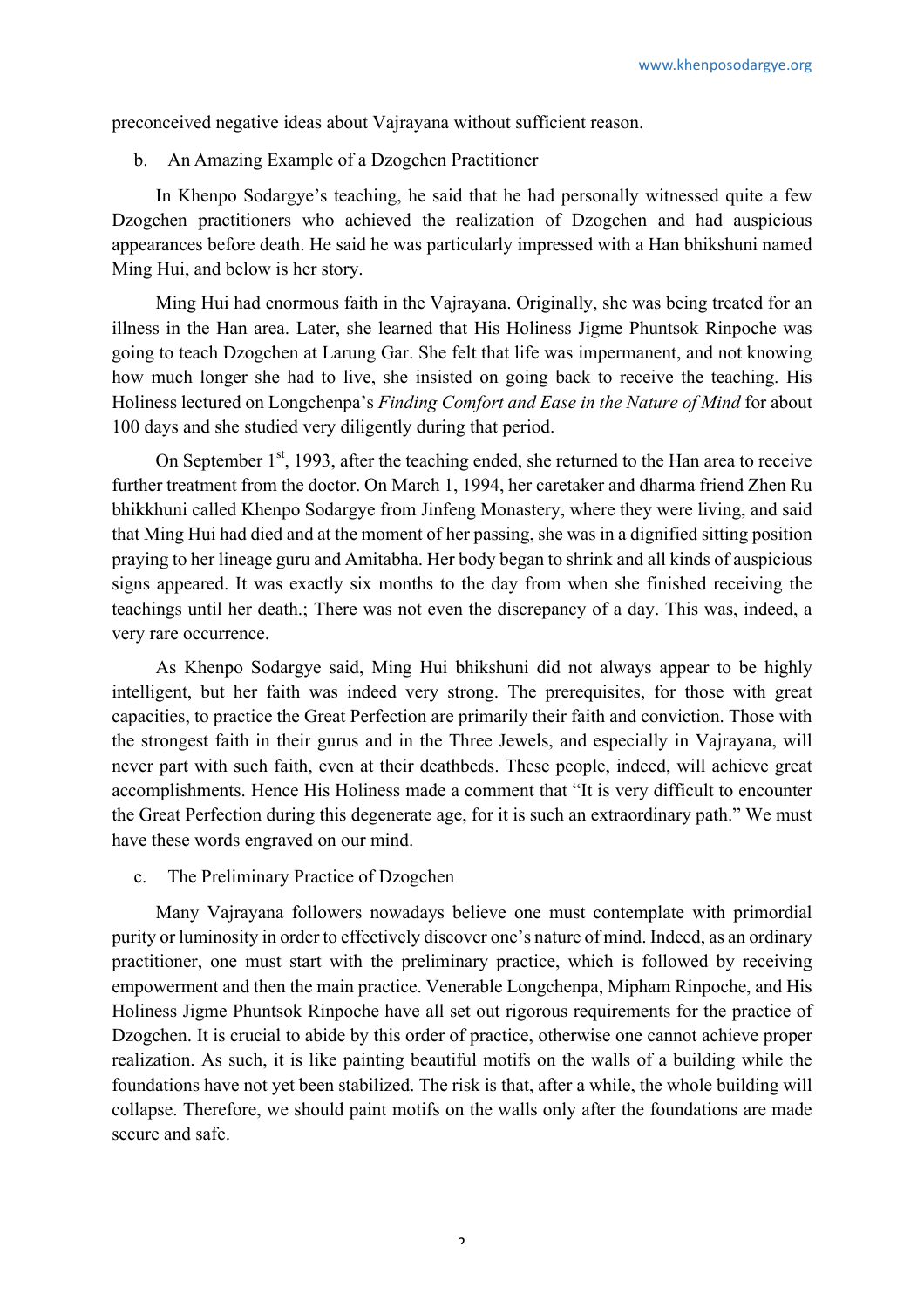## **The Conditions for Practicing Dzogchen**

#### **C2: The Conditions for Practicing Dzogchen**

*Those who with the great fortune encounter such supreme teaching, Must have been accumulating merit in their previous lives through numerous eons And possess the same conditions for achieving enlightenment with Buddha Samantabhadra, Dharma friends, may you all be joyful for yourselves.*

a. The Same Conditions with Buddha Samantabhadra

Here "*supreme teaching*" refers to the great teaching of Dzogchen, and "*those with the great fortune*" refers to those who have received the initiation for or listened to the teaching of the Great Perfection, or those who have similar auspicious connection with Dzogchen. His Holiness says, "For those who have had the opportunity to encounter the Great Perfection, this is as a result of accumulated merits over many lives. To be able to meet such great teaching is, in fact, sharing a similar karmic circumstance with Buddha Samantabhadra, and therefore, all dharma friends should be delighted."

All of us have had the good fortune in this life to have met our gurus, to receive their teachings on Vajrayana, and to have received empowerments and pith instructions. Such wondrous affinities with Vajrayana are the result of the good karma accumulated through numerous previous lives. Venerable Longchenpa made two inferences in *The Treasury of the*  Supreme Vehicle<sup>4</sup>:

1. Since we have encountered the unsurpassed Vajrayana in this life, we must have made offerings and attended to an infinite number of buddhas in our past lives, and have also been their followers or disciples.

2. Since we have encountered the unsurpassed Vajrayana, we will definitely accomplish realization in this present life, during the Bardo, or in a future life.

So according to the inferences of Buddhist Logic, if one has heard and studied Vajrayana, this person must have transcendental affinities with Vajrayana. We are in fact, sharing a similar circumstance with Buddha Samantabhadra, for we are able to encounter Dzogchen in this present life. It is because of this transcendental tantric dharma that Samantabhadra attained the state of self-liberation in one split second. It is an accumulation of our good karma in numerous previous lives to encounter this supreme teaching.

As it is said in *Prajnaparamita Sutra*, a person who is lost and wandering in the forest would have the sense that he was close to a village once he saw a cattleman. By seeing a cattleman he knew he could be leaving behind his fear of being lost. Similarly, once we have encountered a Vajra guru who guides us on the Vajrayana path, like a fish that has been hooked and will surely be pulled to the shore, we will soon be liberated.

<sup>&</sup>lt;sup>4</sup> http://www.rigpawiki.org/index.php?title=Treasury\_of\_the\_Supreme\_Vehicle